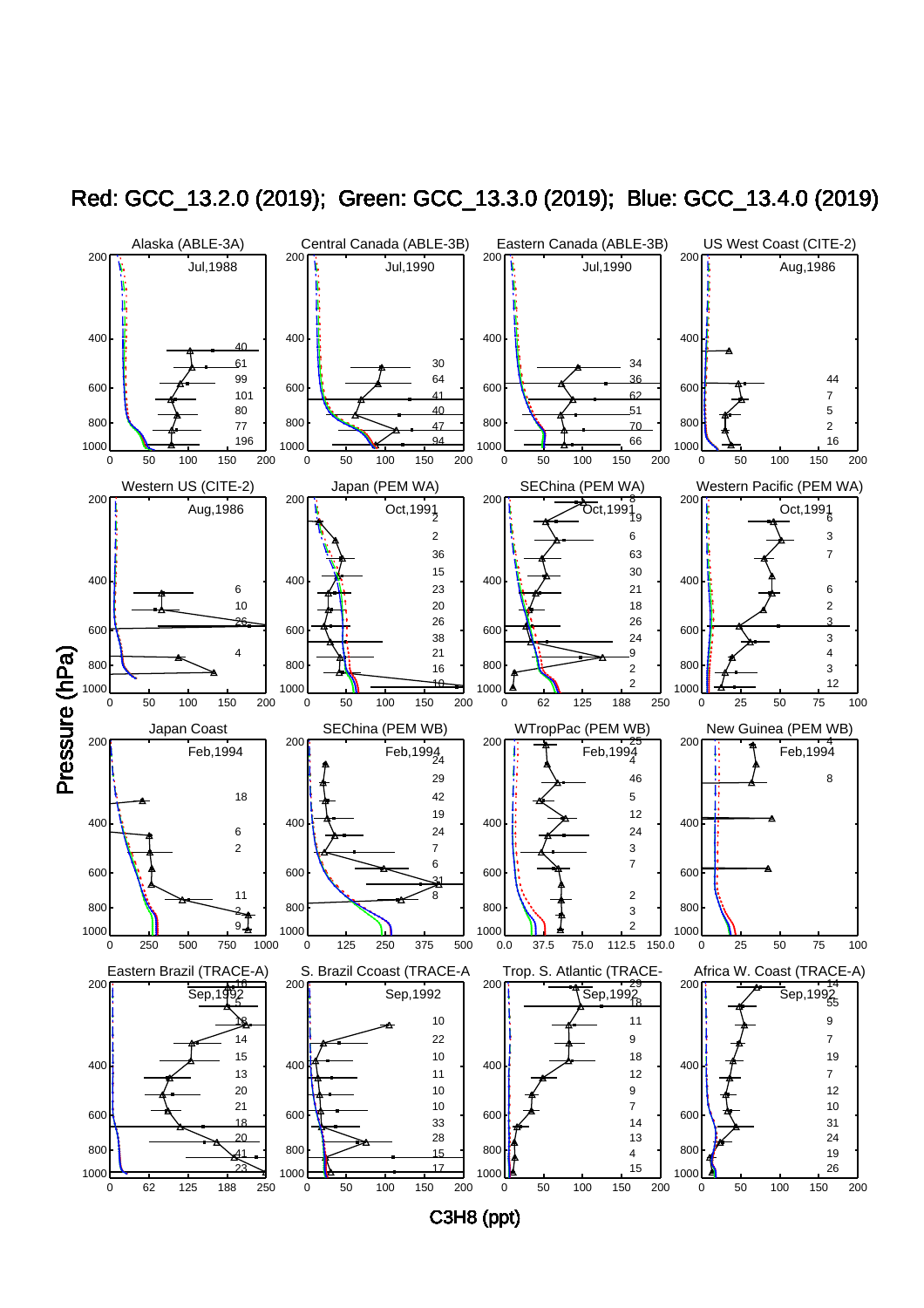

Red: GCC\_13.2.0 (2019); Green: GCC\_13.3.0 (2019); Blue: GCC\_13.4.0 (2019)

C3H8 (ppt)